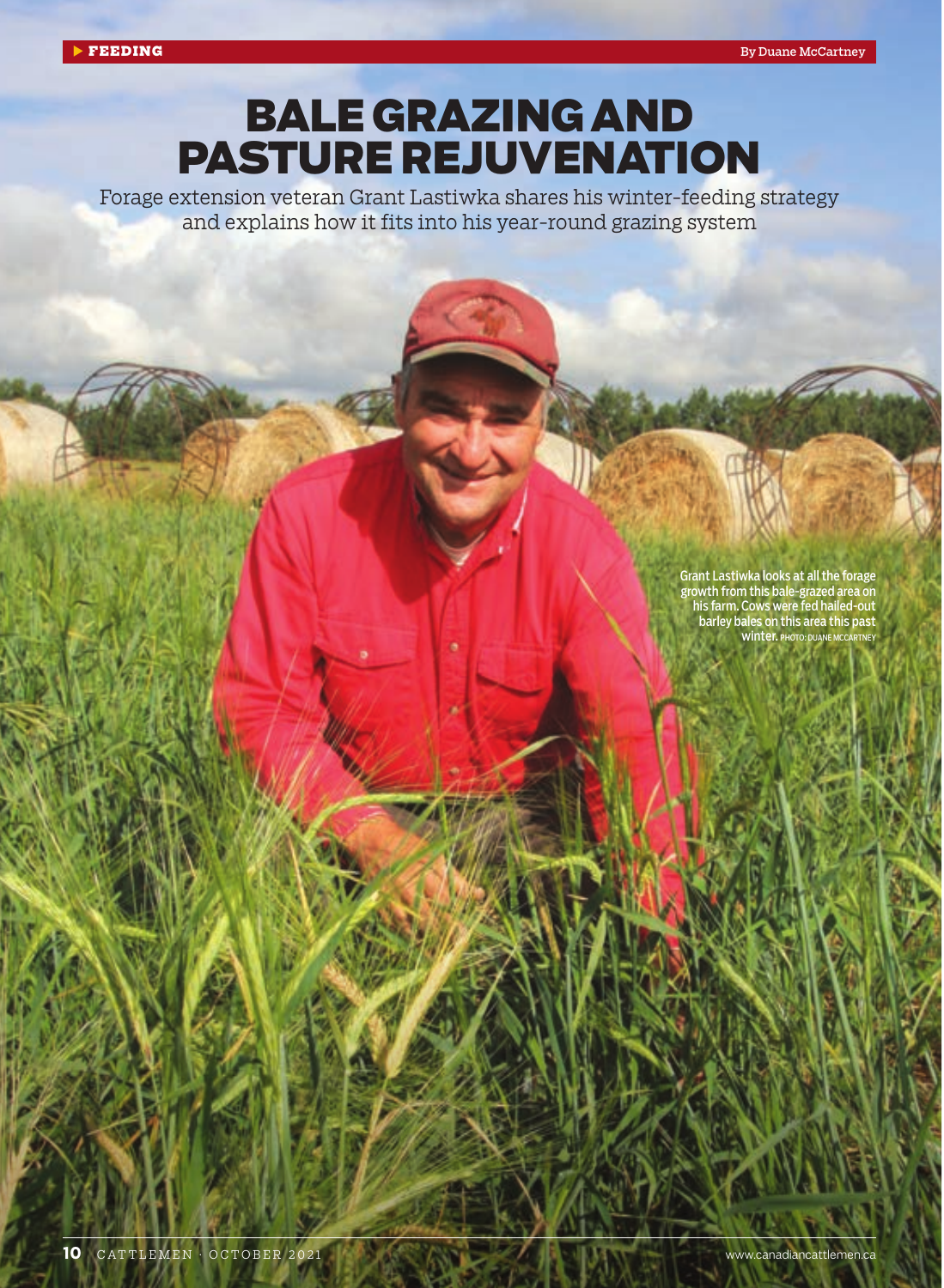rant Lastiwka eats, sleeps and dreams forages. As one of Canada's most enthusiastic forage extension specialists, Lastiwka is the go-to man for information on yearround grazing management.

Past winner of the Alberta Forage Industry Network (AFIN) Leadership Award and former livestock and forage business specialist with Alberta Agriculture and Forestry, Lastiwka has had an illustrious career promoting the use of forages in Canada. Over the years, he has been a driving force for the Canadian Forage and Grasslands Association as well as Alberta's AFIN. Lastiwka and his wife Della live on their farm just east of Innisfail in central Alberta where they have been bale grazing their beef herd for 26 years. Over the years, Lastiwka has learned a thing or two about this low-cost wintering method as part of his year-round grazing system.

"It all starts with acquiring the feed bales in the late fall," says Lastiwka. "I try and purchase my feed bales for a lower-cost ration. They vary in type from second-cut alfalfa to straw."

For trucking cost-effectiveness, Lastiwka wants heavy bales. He tries to find medium-quality greenfeed, hay and straw bales from neighbours. He has a trucker move them to his yard and place them in his bale-grazing field in the early fall. He places the bales about seven paces centre-to-centre in long rows so that the cows spread their manure and wasted feed evenly over the pasture area.

Lastiwka has found that the cows won't graze the previously bale-grazed field in the summer evenly. They targeted areas between bale residue and grazed those plants severely before grazing residue areas. It was very difficult to manage the forage stand for healthy plants. Plant vigour was greatly hurt for some plants and in residue areas, plants were maturing, resulting in patches of ungrazed grass. As a result, Lastiwka has set up bale-grazing fields in small areas of less than an acre to concentrate the cows on the winter grazing paddock. He puts up and takes down perimeter electric for ease of winter feeding.

Lastiwka also finds that it's important to have bales placed on the round so that the fall rain doesn't penetrate the bales. This helps prevent feed wastage.

"I keep the bales on the round if I think the bales may not be used that winter or if I don't plan to use bale feeders on them. This is particularly true with my straw that



Grant Lastiwka's bale grazing setup. PHOTO: DUANE MCCARTNEY

**"I keep the bales on the round if I think the bales may not be used that winter or if I don't plan to use bale feeders on them. This is particularly true with my straw that I like to leave for bale grazing a year down the road. Otherwise, I like them on end for ease of netwrap or twine removal."** 

**GRANTI ASTIWKA.** FORAGE SPECIALIST, INNISFAIL, ALTA.

I like to leave for bale grazing a year down the road. Otherwise, I like them on end for ease of netwrap or twine removal," he says.

Twine removal can be the most challenging task in a bale-grazing operation. If bales are set on the round, to be used that winter, Lastiwka tries to remove all the twine. However, with first-year straw, the winds

sluff the bales greatly and that's why he likes two-year-old straw.

For bales left on end, he cuts the bottom half of the twines and removes them. He cuts the bottom 18 inches of netwrap and pulls it loose, preventing it from freezing to the ground or becoming covered in snow. Just before feeding these bales in winter, he cuts the netwrap farther up, leaving the top 18 inches intact. He pulls the loose netwrap on top of the bale, then manually places the light feeder over the bale before finally cutting and removing all the twine or netwrap.

With the size of the big bales today, this is crucial, Lastiwka says. If the bales are on the round and netwrap not yet removed, he cuts as low to the ground as he can on both sides, pulling the netwrap off. Unfortunately, some netwrap is left under the bale.

"This is miserable to get later but I try whenever it becomes visible to pull it out of the residue. Often this is in early spring. I hate netwrap and cattle often like to chew it — especially calves — if it is left."

Lastiwka likes to leave the twine on big square bales as it helps ration the feed. The twine doesn't tear out ear tags. Sisal twine is left on bales and helps to ration feed and again won't tear out ear tags.

In both cases, the twine can be easily picked up soon after feeding and again checked in spring after the ice thaws. Some producers will try to leave netwrap on the

*Continued on page 12*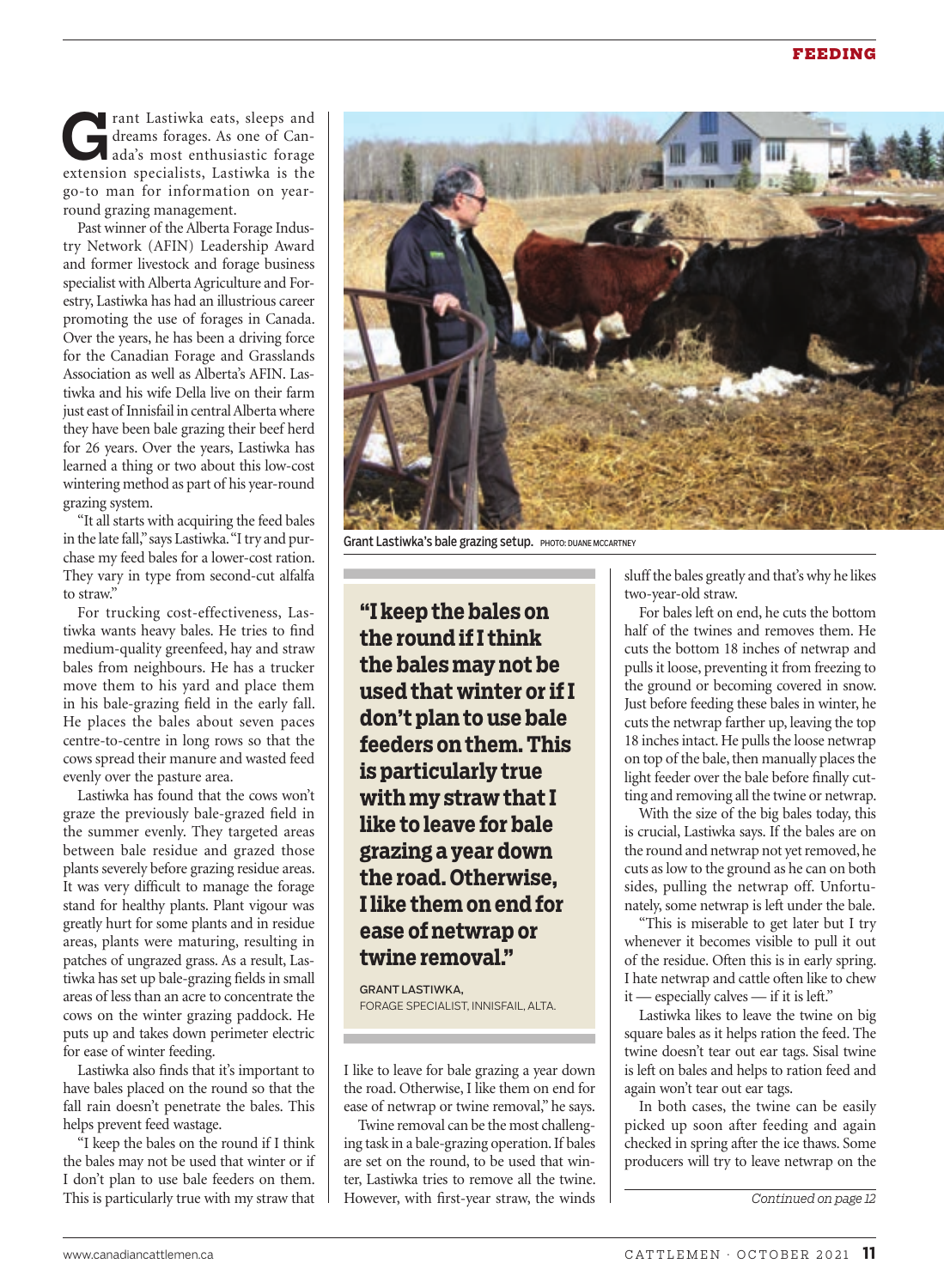## FEEDING

## *Continued from page 11*

lower part of the bale when set on end to maintain compactness longer and pick it up later.

Feed testing a good representative sample of your bales is a must, Lastiwka says. He also monitors the body condition score on all his herd and he divides the cows into groups.

First and second calvers, along with thin cows, go into one feeding group and the better-conditioned older cows in another group. This allows him to manage their ration needs and clean up more closely.

"This is the biggest tip for managing feed waste and keeping cows in suitable body condition," says Lastiwka.

Lastiwka uses an electric fence with a very good fencer with at least 10 joules of power and eight ground rods. He uses poly wire in front of the cows or aircraft cable mixed with 12.5-gauge wire, ensuring power is carried well. It is important to keep rebar posts out of bale-grazing areas, he says. He only uses rebar posts on the fencelines of the bale-grazing perimeter and even there he mixes in fibreglass sucker rod.

Lastiwka uses 3/8-inch fibreglass posts (48 to 60 inches long) to stick in the bales as a barrier to new feed. He's been doing this since the first or second year he started

bale grazing and says these fibreglass posts are "your best investment," especially when dealing with deer traffic. To prevent low voltage in the fence, he doesn't use rebar in front if at all possible.

"I have never found a need for a hot and ground wire. I believe people do it because they haven't got their fence done right. It is two feet down to a sandstone layer so I need a very large grounding system," says Lastiwka.

Lastiwka uses light one-inch square tubing bale feeders and some plastic tubing bale feeders to limit feed wastage. They can be flipped off and rolled to the next set of bales. It's important to have enough "bunk" space to permit fair access to the feed. Three-plus days are required to consume the feed and reduce waste.

"I have higher-quality feed in one paddock and straw and lower-quality feed in another," he says. He shifts back and forth between the two to balance the ration weekly. The number of days on each feed type is regulated and based on weather, body condition, feed quality and stage of pregnancy.

Lastiwka looks at balancing the ration for the cows over a few days in ratio to feedstuffs called for in a daily low-cost ration. For example, in the first six days the cows



By using portable electric fences, Lastiwka is able to control the amount of feed his cows eat on a daily basis. This also concentrates the manure and feed wastage into a defined area of his pasture. PHOTO: DUANE MCCARTNEY

have access to higher-quality greenfeed or hay in one paddock followed by four days of lower-quality feed and straw in a different paddock. When feed is borderline quality and it is really cold, he will either speed the rotation of the cows even though they waste more feed or just keep them on the better feed.

Lastiwka feeds minerals as recommended in Alberta Agriculture's Cowbyte\$ ration calculator. Two local mineral companies in Innisfail know how to make product to Cowbyte\$ recommendations. Keeping the mineral fresh and proper placement encourages consumption, he adds. Using grain within this mix is key when feed is poor and high calcium and magnesium are needed.

"Having hay or greenfeed or varied quality feed keeps animals searching as they eat," says Lastiwka. He's a big fan of creating flexibility in the program so that he can "stickhandle" through winter, adjusting to meet animals' needs and mitigate weather issues.

"Waste can get to be a lot on the poorest feed, especially when looking at the overall cost of wintering the herd. If you start a tractor and can bring in different feeds periodically, then more options are present. I find that in really cold weather, waste is least and in warm melting weather, the wastage is worse. I also find with deep snow, animals clean up before moving on so less control may be needed."

Lastiwka's cows calve on pasture in late May in different calving areas each year. It is harder to move cow-calf pairs but grazing management is key so cows and calves have to be moved often. After calving, the cowcalf pairs graze throughout the summer on various paddocks around the farm.

What is done to each paddock at any given time during the spring-summer-fall-winter grazing period should be varied whenever possible. Lastiwka learned this from Dr. Llewellyn Manske of North Dakota at an Alberta Rangelands Conference in 2000. Whenever you graze a plant, you affect it. Lastiwka says he can't thank Manske, nor grazing instructor Jim Bauer, enough for this concept, as it changed how he carries out grazing.

Manske and Bauer's concept of plant phenology allows Lastiwka to determine plant grazing readiness, timing and degree of utilization and how much residue to leave. It makes pastures more resilient and promotes the desired species, he says. Light grazing and fast moves with back fencing are most important in the early parts of the grazing season for tiller growth, he adds.